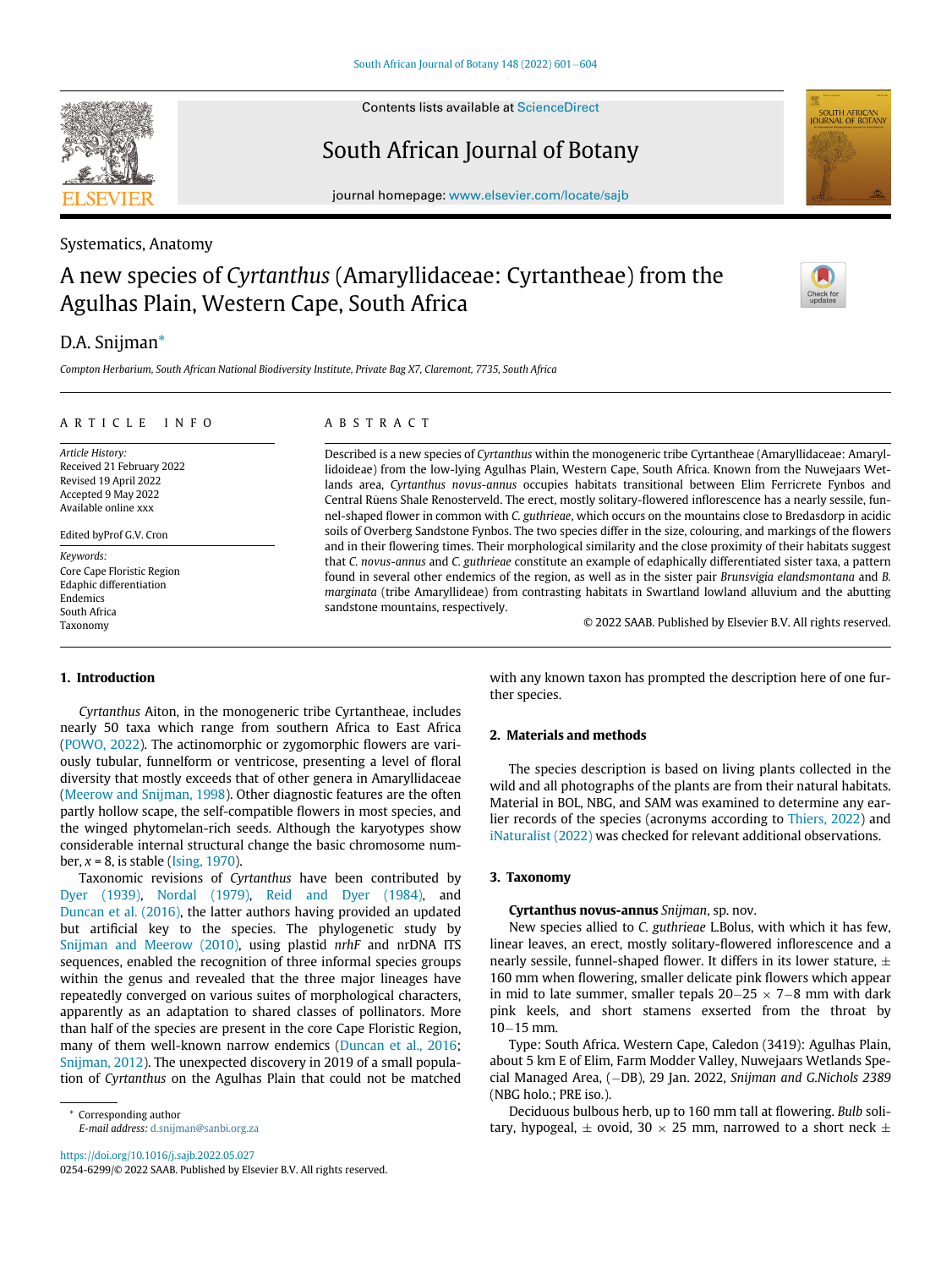5 mm long; outer tunics thinly papery, pale to dark brown; inner tunics fleshy, cream-coloured. Leaves absent or 1(2) at flowering, erect, linear,  $75 \times 1$  mm, glabrous, hemiterete in cross section, without prominent veins, flushed red proximally. Inforescence 1(2)-flowered; scape erect or rarely slightly curved, up to  $130 \times 2$  mm, scarcely tapering distally, brownish pink, usually with a grey bloom, solid throughout; spathe bracts 2, suberect, narrowly lanceolate,  $18-30 \times 3$  mm at base, membranous, soon scarious, pale pinkish with darker pink midrib, margins in-rolled distally. Flower actinomorphic, erect; pedicel 1 mm long; perianth narrowly trumpetshaped,  $\pm$  40–50 mm long, pale cream- to greenish lemon-coloured in throat, longitudinally marked with darker pink or brownish pink on tube, tepal keels and outer tepal tips, delicate pink and glistening on tepal edges, faintly acrid-scented; tube  $\pm$  straight,  $\pm$  20 mm long,  $\pm$  2 mm diam. in proximal half, widening to  $\pm$  10 mm at throat; tepals regularly spreading, oblong-lanceolate,  $20-25 \times 7-8$  mm, overlapping to  $\pm$  midway or if separate in proximal quarter then widening and slightly overlapping  $\pm$  midway, keel 7-veined, outer whorl slightly wider than inner and tips shortly mucronate. Stamens slightly biseriate, outer whorl equal or slightly unequal,  $\pm$  15 mm long, inserted in throat, inner whorl equal,  $\pm$  10 mm long, inserted on inner tepals  $\pm$  5 mm above throat and then decurrent, otherwise free, slightly incurved and narrowed distally, pale lemon-coloured to white; anthers dorsifixed, oblong, 2 mm long, yellow. Ovary ellipsoidal,  $\pm$  5  $\times$  3 mm, greenish; ovules axile. Style central, erect, slender, as long as or up to  $\pm$ 3 mm shorter than stamens, pale cream- or lemon-coloured. Stigma truncate, minutely tricuspidate and papillate. Capsule narrowly ellipsoidal,  $\pm$  20  $\times$  7 mm. Seeds winged. Flowering time: end of December to end of January, infrequently in early March. Fig.  $1A-C$ .

Distribution and habitat: Cyrtanthus novus-annus is known from only two farms on the Agulhas Plain, Modder Valley and the adjacent Hazevlakte, both of which are part of the Nuwejaars Wetlands Special Managed Area, approximately five km east of Elim ([Fig. 2\)](#page-2-4). The two populations, comprising three and two small subpopulations respectively, together cover an area of less than 5  $km^2$  along the low southfacing slopes of a small east-west ridge. A total of less than 250 plants are confined to stony patches of shallow loam at elevations of 3545 m above sea level. The low, open vegetation includes elements of both Central Rûens Shale Renosterveld and Elim Ferricrete Fynbos [\(Rebelo et al., 2006\)](#page-3-7), which suggests the habitat is a transition zone. The bulbs grow singly and scattered amongst renosterbos, Dicerothamnus rhinocerotis (L.f.) Koekemoer (Asteraceae), Leucadendron modestum I.Williams, Leucospermum heterophyllum (Thunb.) Rourke (Proteaceae), small-leaved Cape elements including Stoebe rugulosa Harv. (Asteraceae) and the narrowly endemic Lobostemon collinus Schltr. ex C.H.Wright (Boraginaceae), sparse graminoids, geophytes including Micranthus filifolius Goldblatt & J.C.Manning and Tritonia flabellifolius (D.Delaroche) G.J.Lewis (Iridaceae), and a few succulents (Aizoaceae and Crassulaceae). In wetter areas nearby these mixed patches are replaced by pure stands of Elim Ferricrete Fynbos and on the heavier soils a short distance to the south by Cen-tral Rûens Shale Renosterveld ([Rebelo et al., 2006\)](#page-3-7).

<span id="page-1-0"></span>

Fig. 1. Flowering plants. A-C, Cyrtanthus novus-annus; D, C. guthrieae. Photographs by G. Nichols (A and B); J. Manning (C); C. Paterson-Jones (D).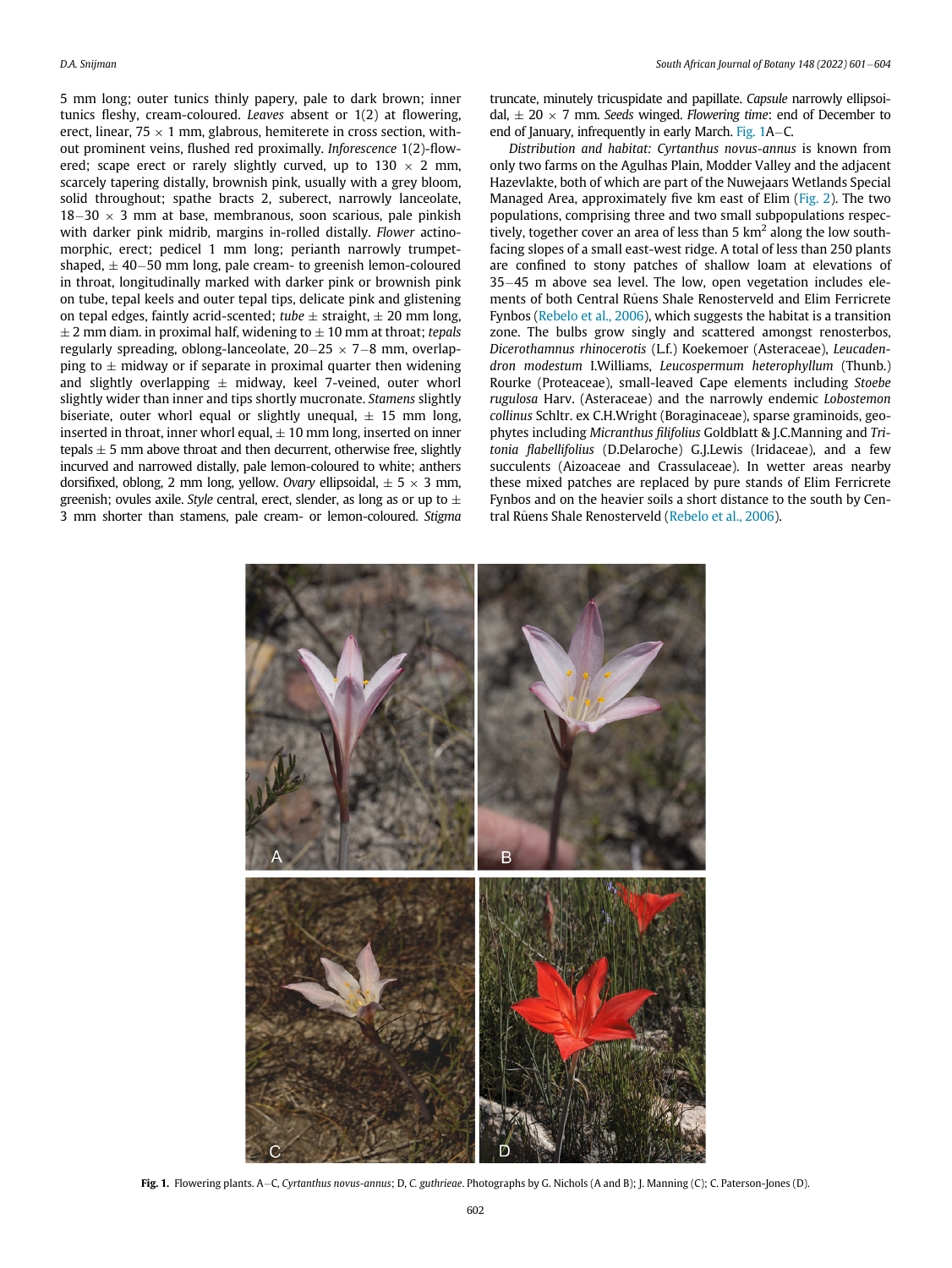<span id="page-2-4"></span>

Fig. 2. Distribution of Cyrtanthus novus-annus (•); C. guthrieae ( $\blacktriangle$ ).

Diagnosis: The plant's erect inflorescence of 1(2) funnel-shaped actinomorphic flowers, with a straight funnel-shaped perianth tube, exserted stamens, and minutely tricuspidate stigma indicate a close alliance with three other narrow endemics in the Monella group of species, sensu [Snijman and Meerow \(2010\)](#page-3-4), viz. C. guthrieae L.Bolus from nearby Bredasdorp, C. elatus (Jacq.) Traub from George, along the southern coast of Western Cape, and C. montanus R.A.Dyer from the Baviaanskloof Mountains, Eastern Cape. The latter two species differ markedly, however, in having more than two, invariably distinctly pedicellate flowers per inflorescence, and strap-shaped leaves  $(>10$  mm wide), unlike the almost sessile, one or rarely two flowers per inflorescence and linear leaves  $\left( < 3 \right)$  mm wide) in Cyrtanthus novus-annus and C. guthrieae. Despite their similar morphology, these two species are easily distinguishable.

Cyrtanthus guthrieae, with its large, concolorous scarlet to vermillion flowers ([Fig. 1](#page-1-0)D), which appear in March and April, is restricted to acidic soils in Overberg Sandstone Fynbos on the eastern tip of Soetmuisberg, adjacent to Bredasdorp, about 20 km northeast of Modder Valley and Hazevlakte [\(Fig. 2](#page-2-4)). The tepals are characteristically large (40-52  $\times$  17-25 mm) and in sunlight they appear to be covered in gold dust, the filaments are well exserted  $(30-35$  mm) from the throat, and the style slightly exceeds the stamens in length. Cyrtanthus novus-annus, in contrast, has smaller delicate pink flowers with darker pink keels, which appear in mid- to late summer. The tepals are smaller,  $20-25 \times 7-8$  mm in size, the stamens are shortly exserted from the throat by  $10-15$  mm, and the style is slightly shorter than or as long as the stamens. The outer longer stamens of some flowers in C. novus-annus are slightly unequal, showing plasticity that is not known in C. guthrieae. This subtle feature suggests a possible more distant relationship to C. leptosiphon Snijman in the Monella group, a zygomorphic-flowered, long tongue fly-pollinated species, which is endemic to Swellendam Silcrete Fynbos ([Rebelo et al., 2006](#page-3-7); [Snijman, 1999\)](#page-3-8).

<span id="page-2-5"></span><span id="page-2-3"></span><span id="page-2-2"></span><span id="page-2-1"></span><span id="page-2-0"></span>Discussion: In general, fire is an important trigger for initiating flowering in Cyrtanthus and it can result in mass flowering, which earned the plants the vernacular name "firelilies". Neither C. guthrieae nor C. novus-annus is a fire specialist however, as they flower independently of fire. Cyrtanthus guthrieae is pollinated by Aeropetes tulbaghia (Linnaeus), a large brown satyrid butterfly that flies in late summer, usually at high elevations ([Johnson and](#page-3-9) [Bond, 1994\)](#page-3-9). Given its similar brush-type inflorescence C. novusannus is likely to be butterfly-pollinated as well, possibly by smaller summer-flying lycaenid butterflies.

Important ecological drivers on the Agulhas Plain are the edaphically diverse substrates, notably the extensive ferricrete surface remnants, which are uncommon in the core Cape Floristic Region [\(Thwaites and Cowling, 1988](#page-3-10)). Correlations between percentage endemism and soil variables suggest that edaphic specialization has been important in the evolution of local endemics on the Agulhas Plain. Several examples of locally endemic putative sister taxa, which occur on different but closely juxtaposed substrata, are known [\(Cowling et al., 1992\)](#page-2-5). Given their morphological similarity and the close proximity of their habitats, it is likely that C. novus-annus and C. guthrieae constitute edaphically differentiated sister taxa. A similar sister pair in Amaryllidaceae is also known in the southwestern area of Western Cape near Wellington, where the pink-flowered Brunsvigia elandsmontana Snijman is restricted to Swartland alluvial lowlands and the striking red-flowered B. marginata (Jacq.) Aiton is confined to sandstone and granite mountains of the nearby Boland [\(Snijman, 2001](#page-3-11)).

#### Additional specimens examined

South Africa. WESTERN CAPE: 3419 (Caledon): Cape Agulhas, Modder Valley, Farm RE/17/240, Nuwejaars Wetlands Special Managed Area,  $(-DB)$ , 17 Jan. 2022, E.Brink and G.Nichols 01 (NBG). [https://www.inaturalist.org/observations/105207766.](https://www.inaturalist.org/observations/105207766) [https://www.](https://www.inaturalist.org/observations/105663633) [inaturalist.org/observations/105663633.](https://www.inaturalist.org/observations/105663633) [https://www.inaturalist.org/](https://www.inaturalist.org/observations/108356622) [observations/108356622](https://www.inaturalist.org/observations/108356622)

#### Conservation notes

The dispersal capability of the plant's winged seeds allows the small patches of C. novus-annus to be regarded as two populations, separated by agricultural land cleared of natural vegetation. Given the small total number of mature individuals  $\left( < 250 \right)$  and the restricted area of occupancy ( $<$ 5 km<sup>2</sup>), I propose the species qualifies for the category Endangered. Currently known threats are encroaching invasive alien plants and grazing cattle.

#### Etymology

The species epithet honours the recent restoration of biodiversity in the Nuwejaars Wetlands area.

#### Declaration of Competing interest

The author declares that I have no known competing financial interests or personal relationships that could have appeared to influence the work reported in this paper.

#### Acknowledgements

Rupert Koopman kindly brought this interesting plant to my attention. John Manning, Elizabeth Parker, Geoff Nichols, and Mick D'Alton assisted in the field and conservation managers Erica Brink and Eugene Hahndiek facilitated the collection of voucher specimens. Michelle Smith helped with the graphics.

#### References

[Cowling, R.M., Holmes, P.M., Rebelo, A.G., 1992. Plant diversity and endemism.](http://refhub.elsevier.com/S0254-6299(22)00254-X/sbref0001) [In: Cowling, R.M. \(Ed.\), The ecology of fynbos: nutrients,](http://refhub.elsevier.com/S0254-6299(22)00254-X/sbref0001) fire and diversity. Oxford [University Press, Cape Town, pp. 62](http://refhub.elsevier.com/S0254-6299(22)00254-X/sbref0001)–112.

- [Duncan, G.D., Jeppe, B., Voigt, L., 2016. The Amaryllidaceae of southern Africa. Umdaus](http://refhub.elsevier.com/S0254-6299(22)00254-X/sbref0002) Press, Hatfi[eld, Pretoria.](http://refhub.elsevier.com/S0254-6299(22)00254-X/sbref0002)
- Dyer, R.A., 1939. Description, classifi[cation and phylogeny. A review of the genus](http://refhub.elsevier.com/S0254-6299(22)00254-X/sbref0003) Cyrtanthus[. Herbertia 6, 65](http://refhub.elsevier.com/S0254-6299(22)00254-X/sbref0003)–103.
- iNaturalist, 2022. [https://www.inaturalist.org/13-April-2022.](https://www.inaturalist.org/13-April-2022)
- [Ising, G., 1970. Evolution of karyotypes in](http://refhub.elsevier.com/S0254-6299(22)00254-X/sbref0005) Cyrtanthus. Hereditas 65, 1–28.